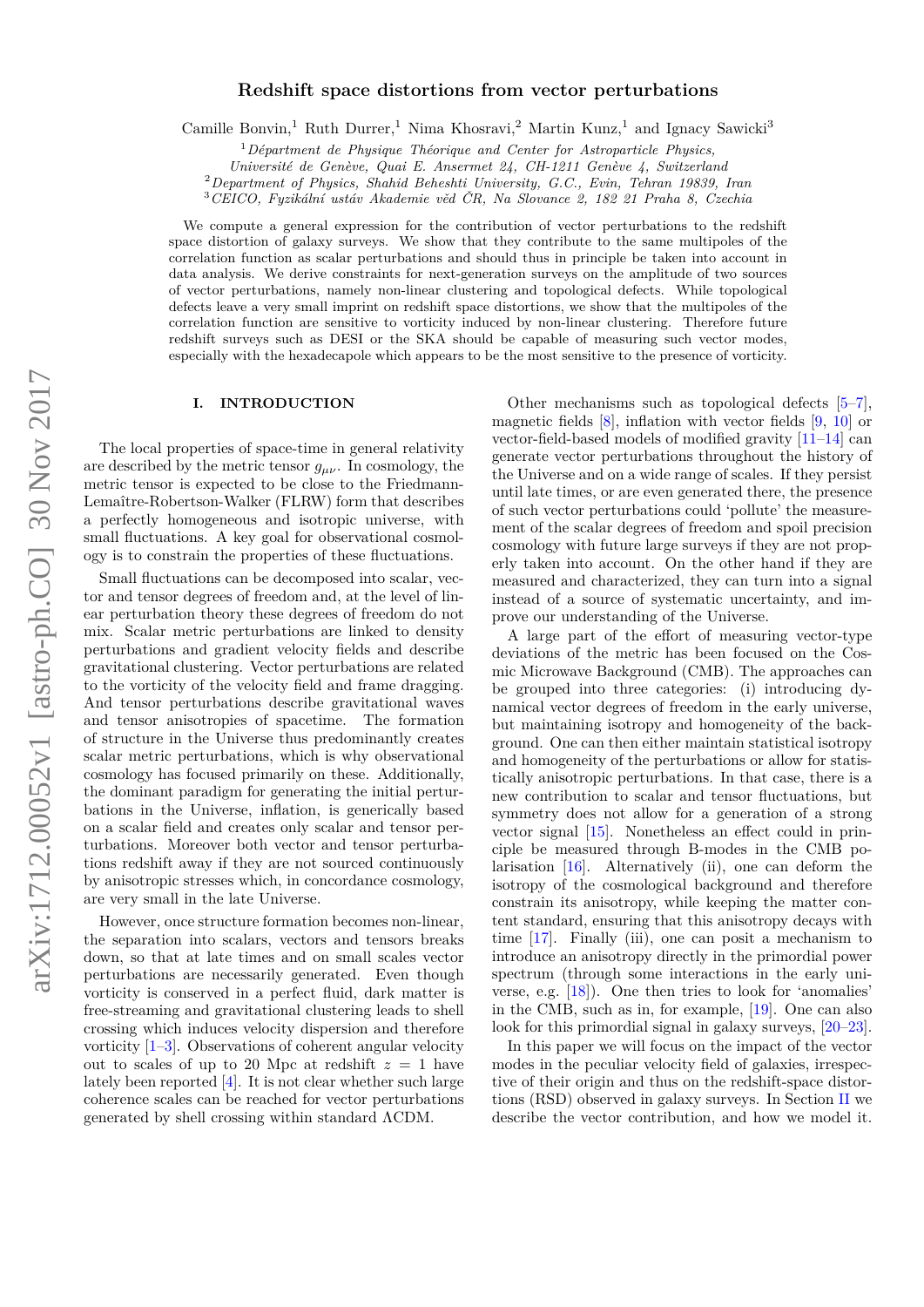Section [III](#page-4-0) computes the impact of vector perturbations on redshift-space distortions, providing the general expression for vector RSD and showing that they also contribute to the monopole, quadrupole and hexadecapole of the galaxy correlation function, adding to the effect of the scalar fluctuations. We compute estimates of the detectability of these contributions with galaxy surveys in Section [IV,](#page-5-0) before presenting our conclusions.

# <span id="page-1-0"></span>**II. VECTOR CONTRIBUTION TO GALAXY VELOCITIES**

# <span id="page-1-2"></span>**A. Effect of Vector Contribution**

We assume that our Universe is described by a perturbed FLRW metric, which we gauge-fix so that

$$
ds^{2} = a^{2}(\tau) \Big[ - (1 + 2\Psi) d\tau^{2} - \Sigma_{i} d\tau dx^{i} +
$$

$$
+ (1 - 2\Phi) \delta_{ij} dx^{i} dx^{j} \Big].
$$
 (1)

Here  $\Phi$  and  $\Psi$  are the standard Newtonian scalar potentials, and  $\Sigma_i$  is a pure vector fluctuation  $\partial_i \Sigma^i = 0$ , related to frame dragging.<sup>[1](#page-1-1)</sup> We define  $\mathcal{H} \equiv a'/a$  to be the conformal Hubble parameter.

The vector field  $\Sigma_i$  is characterised by an amplitude and a direction. If the vector is purely time-dependent, it can be reabsorbed by a change of coordinates. We will assume that the vector field is described by a fluctuating amplitude taken from a homogeneous and isotropic distribution with the statistics of the direction described by a tensor  $W_{ij}$ , defined below.

We are interested in the imprint of the vector field on the two-point correlation function of galaxies in redshiftspace. The general velocity field for galaxies located at position *r* at conformal time  $\tau$ ,  $v^{i}(\mathbf{r}, \tau)$ , can be decomposed into a scalar (potential) part, *v*, and a pure vector part,  $\Omega^i$ , with  $\partial_i \Omega^i = 0$ ,

<span id="page-1-3"></span>
$$
v^i \equiv \partial^i v + \Omega^i. \tag{2}
$$

The gauge-invariant relativistic vorticity [\[24\]](#page-11-11) is actually  $a(\Omega_i - \Sigma_i)$ . This quantity is obtained by lowering the index from  $\Omega^i$  with the perturbed metric. The relativistic vorticity is often denoted  $\Omega_i$  (e.g. in [\[24,](#page-11-11) [25\]](#page-11-12)) and it is an additional rotational velocity over and above the framedragging effect. Here, however we will focus on  $\Omega^i$  as it is the velocity with an upper index that is relevant for us. Note that this difference is only relevant on large scales. Well inside the horizon, the contribution from  $\Sigma_i$ 

in concordance cosmology can by neglected whenever  $\Omega_i$ does not vanish.

The galaxies are typically assumed to move on timelike geodesics of the metric, i.e. to obey Euler's equation. To first order in perturbation theory the Euler equation for perfect fluids implies

<span id="page-1-4"></span>
$$
\dot{\Omega}_i - \dot{\Sigma}_i + \mathcal{H}(\Omega_i - \Sigma_i) = 0.
$$
 (3)

This means that geodetic motion will cause the vorticity to redshift away with only the frame-dragging effect remaining, if it is sourced through gravity. Indeed the vector part of the first-order Einstein equations is given by

$$
\Delta \Sigma_i = 16\pi G_{\rm N} a^2 \delta T^{\,0}_{(V)i} \,, \tag{4}
$$

$$
\dot{\Sigma}_{(i,j)} + 2\mathcal{H}\Sigma_{(i,j)} = -8\pi G_{\mathcal{N}}a^2 \delta T^i_{(V)j} ,\qquad (5)
$$

where  $\delta T^{\alpha}_{(V)\beta}$  is the vector part of the perturbation of the energy-momentum tensor, which depends generally on the velocity, the anisotropic stress and the metric perturbation itself.

The relativistic vorticity is conserved for a perfect fluid also within General Relativity at all orders [\[25\]](#page-11-12). In a perfect fluid therefore, if vector perturbations vanish initially, there is no vorticity generation and  $\Omega_i - \Sigma_i = 0$  at all times.

In the perfect-fluid approximation of concordance cosmology, there are no vector degrees of freedom, or sources of anisotropic stress, which would have a significant effect on the gravitational field and therefore on peculiar velocities. In the real Universe, however, dark matter (or galaxies) are not truly a perfect fluid. They are freestreaming, i.e. they move on geodesics, and as soon as shell crossing occurs, velocity dispersion can no longer be neglected and vorticity is generated for the fluid of the averaged dark matter particles (or galaxies).

In this paper, we are interested in understanding how galaxy correlations can be used independently of other probes to constrain the existence of any vector fluctuations at late times. We will discuss in detail what the current expectations for vorticity within the ΛCDM paradigm are and to what extent it is possible to measure it.

# **B. Statistical Properties of Vector Fluctuations**

In order to compute the two-point correlation function of galaxies (2PCF), we need a model for the two-point correlation of the vector velocity,  $\langle \Omega_i \Omega_j \rangle$  and its crosscorrelation with the dark matter overdensity  $\langle \delta_m \Omega_i \rangle$ . We will characterise their structure in Fourier space, with our Fourier transform convention defined by

$$
f(\mathbf{k}) = \int d^3x f(\mathbf{x}) e^{-i\mathbf{k} \cdot \mathbf{x}}.
$$
 (6)

<span id="page-1-1"></span><sup>&</sup>lt;sup>1</sup> We have fixed the gauge such that the  $0i$  component of the metric has no scalar perturbations and so that the vector part of the *ij* component vanishes. We also neglect gravitational waves (tensor perturbations).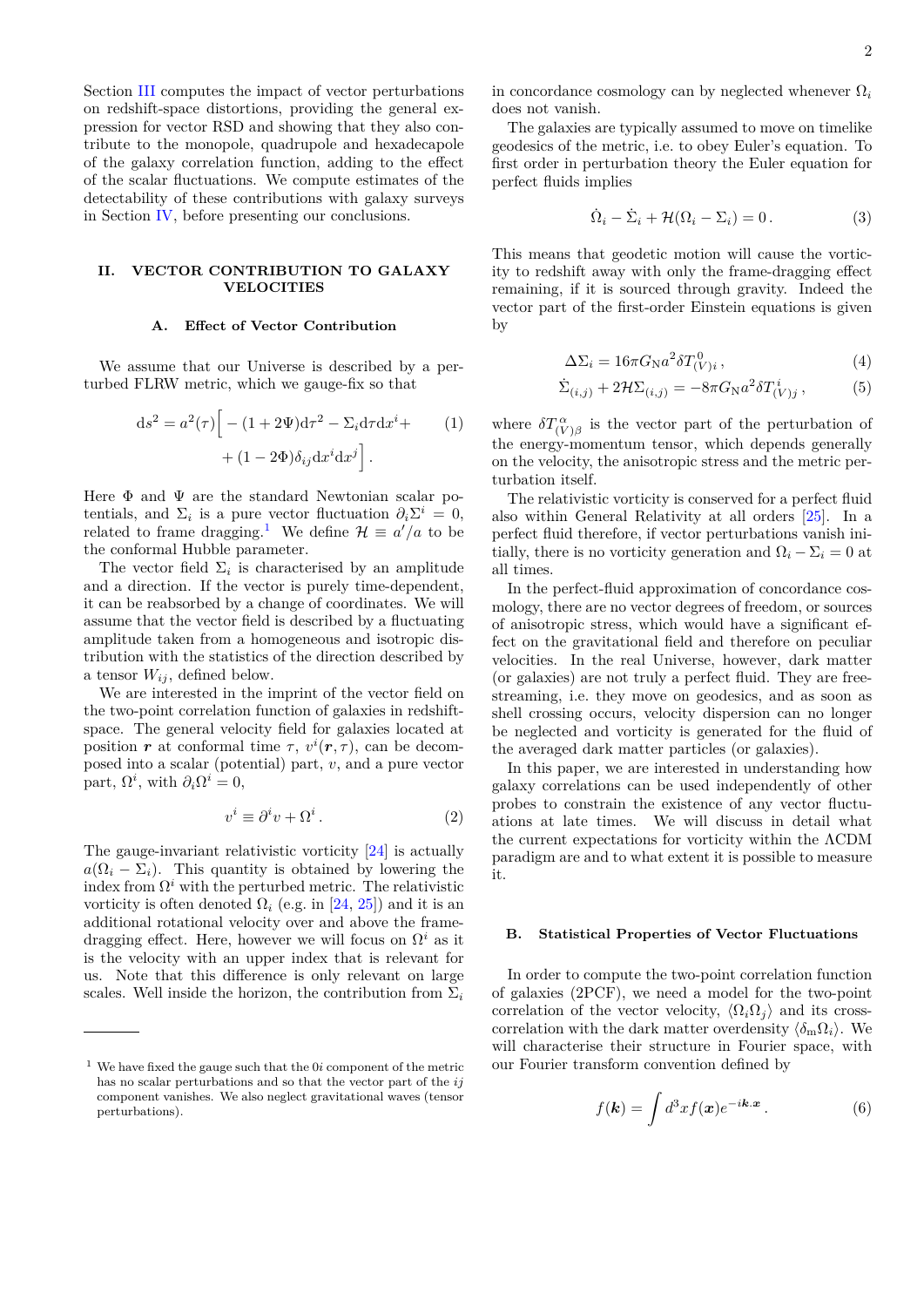We assume that the power spectrum of the amplitude of the fluctuations obeys statistical isotropy and homogeneity, i.e. that it depends only on the magnitude of the wave number  $k \equiv |\mathbf{k}|$ .

1. The auto-correlation of the vector field takes the form

$$
\langle \Omega_i(\mathbf{k})\Omega_j(\mathbf{k'}) \rangle = (2\pi)^3 \delta^{(3)}(\mathbf{k} + \mathbf{k'}) \times
$$
  
[W<sub>ij</sub>P<sub>Ω</sub>(k) + i\alpha\_{ij}P<sub>A</sub>(k)], (7)

where  $P_{\Omega}(k)$  and  $P_{A}(k)$  contain information about the amplitude of the vector field, and  $W_{ij}$  and  $\alpha_{ij}$ are, respectively, symmetric and anti-symmetric tensors, that encode the dependence on direction. Since  $\Omega_i$  is a pure vector field,  $W_{ij}$  and  $\alpha_{ij}$  must satisfy  $k^i W_{ij} = k^j W_{ij} = k^i \alpha_{ij} = k^j \alpha_{ij} = 0$ . The  $P_A$ -term is parity odd while the  $P_\Omega$ -term is parity even. If no parity violating processes occur in the Universe we may set  $P_A = 0$ . The most general form for  $W_{ij}$  is

$$
W_{ij} = \frac{\omega}{2} \left( \delta_{ij} - \hat{k}_i \hat{k}_j \right) +
$$
  
 
$$
+ \bar{\omega}_{ij} - \bar{\omega}_{il} \hat{k}^l \hat{k}_j - \bar{\omega}_{lj} \hat{k}^l \hat{k}_i + \bar{\omega}_{lm} \hat{k}^l \hat{k}^m \hat{k}_i \hat{k}_j,
$$
 (8)

with an *arbitrary* constant symmetric tensor, which we have already decomposed into its trace *ω* and trace-free part  $\bar{\omega}_i^i = 0$ . As usual  $\hat{k}$  denotes the unit vector in the direction of the vector *k*. The tensorial form for  $\alpha_{ij}$  is completely fixed by antisymmetry and transversality,

<span id="page-2-1"></span>
$$
\alpha_{ij} = \alpha \epsilon_{ijm} \hat{k}^m \,. \tag{9}
$$

The first line of [\(8\)](#page-2-0) respects statistical homogeneity and isotropy, whereas the second line is non-zero only when isotropy is violated. In what follows, we absorb the trace  $\omega$  into the normalisation of the power spectrum *P*Ω. The only possible parity odd term given in  $(9)$  is statistically isotropic.

In general, since  $\bar{\omega}_{ij}$  is symmetric, it can be decomposed into a sum of three tensor products of its orthonormal eigenvectors  $\bar{\omega}_i^I$ ,

$$
\bar{\omega}_{ij} = \sum_{I=1}^{3} \lambda_I \bar{\omega}_i^I \bar{\omega}_j^I , \qquad (10)
$$

with the sum of eigenvalues  $\sum \lambda^I = 0$ .

2. The cross-correlation with dark matter can be nonzero only if statistical isotropy is violated. Assuming that the vector field is fluctuating in some fixed direction  $\hat{\omega}$ , the cross-correlation takes the form

$$
\langle \delta_{\mathbf{m}}(\mathbf{k}) \Omega_i(\mathbf{k'}) \rangle = (2\pi)^3 W_i P_{\delta\Omega}(k) \delta^{(3)}(\mathbf{k} + \mathbf{k'}) , \quad (11)
$$
  
with  $W_i \equiv \hat{\omega}_i - \hat{k}_i \hat{k}_j \hat{\omega}^j .$ 

This form follows from the fact that  $\Omega_i$  is a pure vector field i.e. divergence free. A non-vanishing  $\langle \delta_{\rm m} \Omega_i \rangle$  always defines a preferred spatial direction  $\hat{\omega}_i$  and therefore violates statistical isotropy.

# <span id="page-2-6"></span>**C. Simple models of vector perturbations**

Since sources of vector perturbations are not the main topic of this paper, we will use simple parameterisations of two basic scenarios: vector perturbations generated from non-linear structure formation (vorticity), and vector perturbations generated by topological defects (frame dragging). In these models there are usually no parity violating terms so we shall set  $P_A = 0$  for this study.

### *1. Vorticity*

Ref. [\[26\]](#page-11-13) and, more recently, [\[27\]](#page-11-14) studied the generation of vorticity from non-linear structure formation using numerical simulations. Here we assume that the averaged distribution of galaxies follows the same trajectories as the dark matter distribution, so that the galaxy velocity field exhibits the same vorticity as the dark matter velocity field analysed in these numerical simulations. We use the vorticity power spectrum plotted in Fig. 4 of [\[26\]](#page-11-13) to construct the following fit for *P*Ω,

<span id="page-2-4"></span><span id="page-2-0"></span>
$$
P_{\Omega}(k, z = 0) = A_V \frac{(k/k_*)^{n_{\ell}}}{\left[1 + (k/k_*)\right]^{n_{\ell} + n_s}} \quad (\text{Mpc}/h)^3, (12)
$$

where the power at large scales is given by  $n_\ell = 1.3$ , the power at small scales by  $n_s = 4.3$  and the transition scale by  $k_* = 0.7 h/Mpc$ . From Fig. 4 of [\[26\]](#page-11-13) we find that the predicted amplitude for  $P_{\Omega}$  is  $A_V = 10^{-5}$ . In Fig. [1](#page-3-0) we plot  $P_{\Omega}(k)$  (right panel, black solid line). In the left panel, we show the quantity calculated in numerical simulations  $P_w(k)$ , where  $w = \nabla \times v$  so that  $P_w(k)$  is related to  $P_{\Omega}$  by a factor  $k^2$  $k^2$ <sup>2</sup>

According to the numerical simulations of Ref. [\[26\]](#page-11-13), the vorticity power spectrum seems to evolve with  $\mathcal{H}(z)^2 f(z)^2 D_1(z)^7$  at large scales. At small scales, the evolution has an additional scale-dependence, leading to a suppression of power at small scales at late times, see Fig. 4 of [\[26\]](#page-11-13). In the following we will ignore this smallscale dependence and assume that the power spectrum at redshift *z* is given by [3](#page-2-3)

<span id="page-2-5"></span>
$$
P_{\Omega}(k) = P_{\Omega}(k, z = 0) \left( \frac{\mathcal{H}(z)f(z)}{\mathcal{H}_0 f(z = 0)} \right)^2 \left( \frac{D_1(z)}{D_1(z = 0)} \right)^7.
$$
\n(13)

In [\[3\]](#page-10-1), the vorticity generation from large-scale structure was calculated by including velocity dispersion using a perturbative approach. At large scales, this analytical

<span id="page-2-2"></span><sup>&</sup>lt;sup>2</sup> Note that in Fig. [1](#page-3-0) and in Fig. 4 of  $[26]$   $P_w$  is normalised by  $(\mathcal{H}_0 f_0)^2$  so that it has the same dimensions as  $P_{\Omega}$ . Note also that the convention for the power spectrum used in [\[26\]](#page-11-13) differs from our convention by a factor  $1/(2\pi)^3$ , so that  $P_{\Omega} = (2\pi)^3 P_w(k)/k^2$ .

<span id="page-2-3"></span> $^3$  Note that the constraints obtained in this way are conservative, because we underestimate the vorticity power spectrum at small scales for large redshift.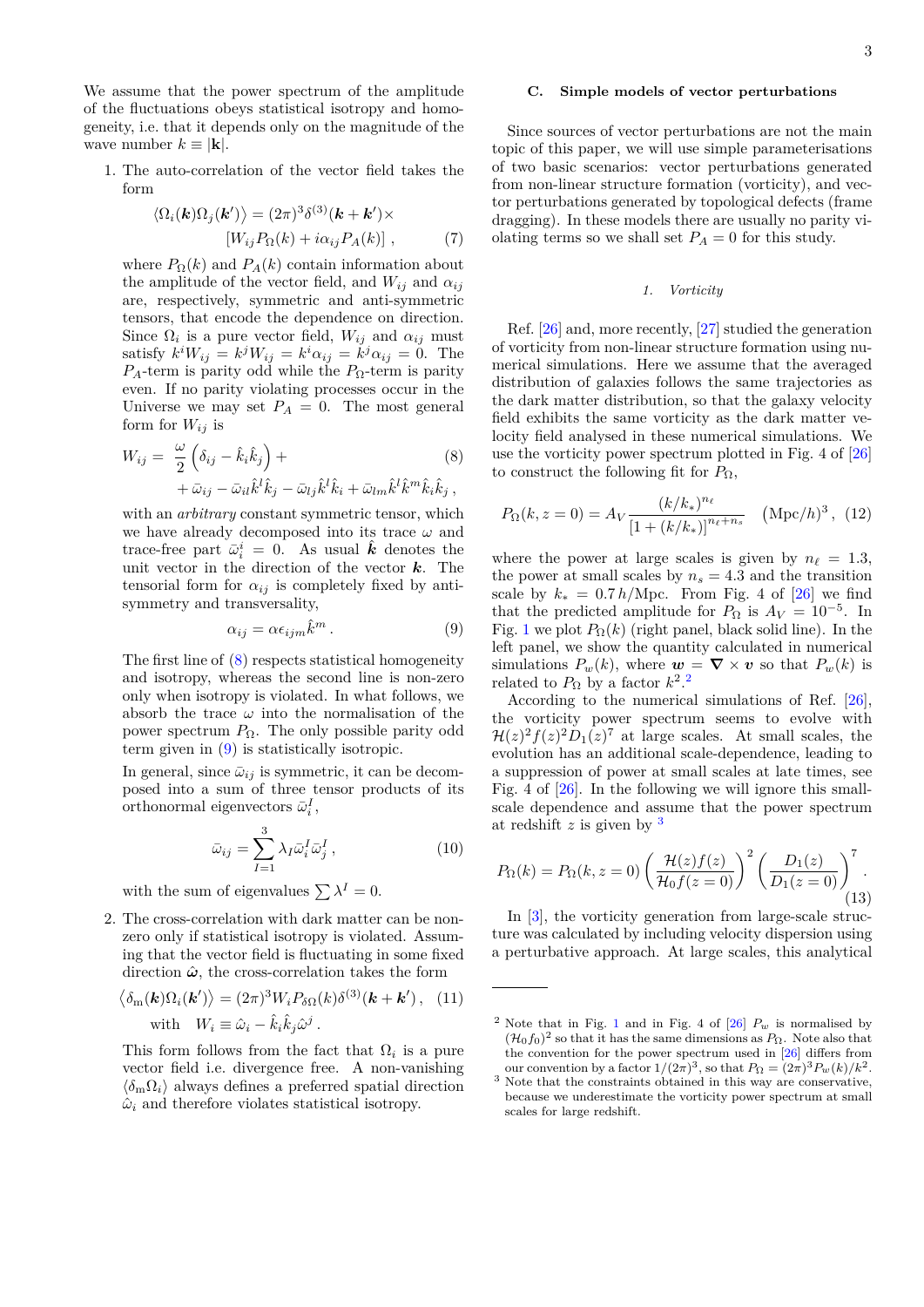

<span id="page-3-0"></span>FIG. 1. Left panel: The power spectrum  $P_w(k, z = 0)$  in units of  $(Mpc/h)^3$  normalised by  $(\mathcal{H}_0 f_0)^2$ , as in Fig. 4 of [\[26\]](#page-11-13) (see text for more detail). The black solid line corresponds to the shape defined in Eq. [\(12\)](#page-2-4), the green dotted line to Eq. [\(14\)](#page-3-1), the blue dot-dashed line to Eq. [\(15\)](#page-3-2) and the red dashed line to Eq. [\(16\)](#page-3-3). *Right panel*: The corresponding power spectrum  $P_{\Omega}(k, z = 0)$ in unit  $(Mpc/h)^3$ , with the same color coding as in the left panel.

result gives a behaviour slightly different from the numer-ical one of [\[26\]](#page-11-13), scaling with  $n_\ell = 2$  instead of  $n_\ell = 1.3$ . This also follows from a simple causality argument: in standard structure formation, vorticity vanishes initially and only builds up over time by shell crossing. This is a causal process and we therefore expect the vorticity correlation function to be a function with compact support, which vanishes outside the horizon. Therefore, its Fourier transform, the power spectrum, is analytic. Due to the non-analytic pre-factor  $(\delta_{ij} - \hat{k}_i \hat{k}_j)$  this requires that for small  $k$ ,  $P_{\Omega}(k) \propto k^{n}$ , where *n* is an even integer. If there is no additional conservation law which forbids this, we expect  $n = 2$ . The value  $n = 1.3$  is therefore not possible. Of course a numerical determination of this power law on large scales is difficult and it is not very surprising that N-body simulations find a somewhat different behaviour. In addition, the analytical calculation of [\[3\]](#page-10-1) finds that the vorticity grows as  $D_1(z)$  instead of  $\mathcal{H}(z)^2 f(z)^2 D_1(z)^7$ .

Finally, let us note that the numerical simulations of [\[27\]](#page-11-14) find a shape for the vorticity power spectrum (see Figure 13) which is broad agreement with [\[26\]](#page-11-13). There are however some differences: first the slope of [\[27\]](#page-11-14) at small  $k$  is slightly less steep than the one of  $[26]$ . Second, the turnover happens at smaller *k* in [\[27\]](#page-11-14). And finally, the amplitude of the power spectrum is roughly 50-100 times larger in [\[27\]](#page-11-14) than in [\[26\]](#page-11-13), i.e.  $A_V \sim 10^{-3}$  instead of  $A_V \sim 10^{-5}$ .

In the following, we will study how the constraints on vorticity change when we vary the parameters in Eqs. [\(12\)](#page-2-4) and [\(13\)](#page-2-5), i.e.  $n_{\ell}, n_s, k_*$  and the evolution with redshift. More precisely, we study three additional fits for  $P_{\Omega}$ 

$$
P_{\Omega}(k, z = 0) = A_V \frac{1.45(k/k_*)^{n_{\ell}}}{\left[1 + (k/k_*)\right]^{n_{\ell} + n_s}} \quad (\text{Mpc}/h)^3,
$$
  
with  $n_{\ell} = 2, n_s = 4.3$  and  $k_* = 0.7 h/\text{Mpc}$ . (14)

<span id="page-3-2"></span><span id="page-3-1"></span>
$$
P_{\Omega}(k, z = 0) = A_V \frac{0.88(k/k_*)^{n_\ell}}{[1 + (k/k_*)]^{n_\ell + n_s}} \quad (\text{Mpc}/h)^3,
$$

with 
$$
n_{\ell} = 1.3, n_s = 3.5
$$
 and  $k_* = 0.5 h/\text{Mpc}$ . (15)  
 $P_0(k_*; n_0) = A_{xx} = \frac{1.76(k/k_*)^{n_{\ell}}}{(Mpc/h)^3}$ 

<span id="page-3-3"></span>
$$
P_{\Omega}(k, z = 0) = A_V \frac{1.16(n/n*)}{[1 + (k/k_*)]^{n_{\ell} + n_s}} \quad (\text{Mpc}/h)^3,
$$
  
with  $n_{\ell} = 2, n_s = 3.5$  and  $k_* = 0.4 h/\text{Mpc}$ . (16)

Note that we have adjusted *k*<sup>∗</sup> and the amplitude in order to always have  $P_w$  which peaks around  $k = 1 h/Mpc$  with an amplitude of  $0.01(\mathcal{H}_0 f_0)^2 (\text{Mpc}/h)^3$  when  $A_V = 10^{-5}$ . The different curves are plotted in Fig. [1.](#page-3-0) In addition to these three additional fits, we also consider model [\(12\)](#page-2-4) where we vary  $k_*$  to  $k_* = 0.6 h/Mpc$  (corresponding to a peak around  $0.85 h/Mpc$ ) and  $k_* = 0.8 h/Mpc$  (corresponding to a peak around 1.15 *h/*Mpc), keeping the amplitude  $0.01(\mathcal{H}_0 f_0)^2$  (Mpc/h)<sup>3</sup> (for  $A_V = 10^{-5}$ ) fixed.

### *2. Topological defects*

For topological defects, we use that  $\Omega_i \to \Sigma_i$  as discussed in [II A,](#page-1-2) i.e. that the galaxy velocities are not vortical, but we use the frame dragging effect  $\Sigma_i \propto \delta T^0_{i(V)}/k^2$ . Based on large numerical field-theory simulations of cosmic strings, Ref. [\[6\]](#page-10-6) derived fitting functions to the various unequal time correlators of the defect energy-momentum tensor. As discussed in the erratum of [\[6\]](#page-10-6), the power spectrum of  $T_{0i}$  of a causal source is generically proportional to  $k^2$  on large scales. Numerically they find that the power spectrum for  $\delta T_i^0$  turns over slightly inside the horizon,  $k_*\tau \approx 12$ , and then decays as  $k^{-1.14}$ .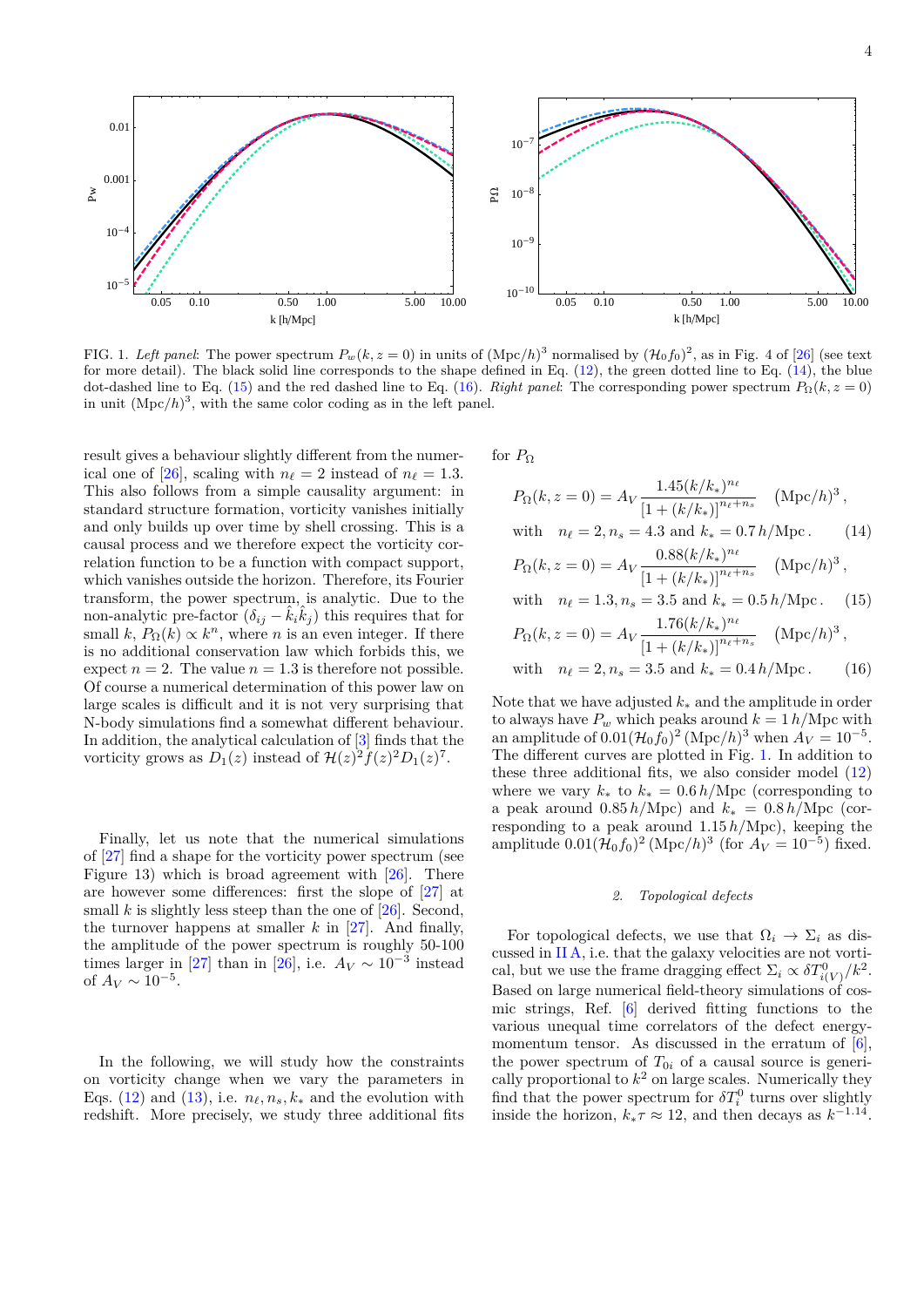As defects are scaling, it is best to express all quantities except for a dimensionful prefactor in terms of  $k\tau \equiv x$ , so that finally the dimensionless vector velocity power spectrum for cosmic strings is given by

<span id="page-4-3"></span>
$$
k^3 P_{\Omega}(k,\tau) \approx 14(G\mu)^2 \left(\frac{x/12}{1 + (x/12)^{3.14}}\right). \tag{17}
$$

 $G\mu$  is a dimensionless number that is linked to the symmetry breaking scale (e.g. [\[28\]](#page-11-15)). For defects formed in a phase transition at the Grand Unified Theory (GUT) scale, it is of the order of 10<sup>-6</sup>. Observational constraints from the Cosmic Microwave Background (CMB) limit it to be smaller than about  $10^{-7}$  to  $10^{-6}$  depending on the model [\[7,](#page-10-4) [29\]](#page-11-16).

Of course also in scenarios with topological defects at some points non-linearities lead to shell crossing and the additional vorticity generation that we discussed above. But here we consider the new effect specific to topological defects which generates frame dragging already at the level of linear perturbation theory where we may set  $\Omega_i$  –  $\Sigma_i = 0$ .

# <span id="page-4-0"></span>**III. THE KAISER FORMULA IN THE PRESENCE OF VECTORS**

The observed galaxy number counts are those in redshift space, with the leading correction arising from the Kaiser term [\[30\]](#page-11-17)

$$
\Delta(\mathbf{r}) = \delta_{\rm g}(\mathbf{r}) - \frac{1}{\mathcal{H}} n^i \partial_i (n^j v_j(\mathbf{r})), \tag{18}
$$

with the galaxy velocity  $v_i$  and where we define the lineof-sight direction *n* as

$$
n \equiv \frac{r}{r} \tag{19}
$$

i.e. the unit vector in the direction of the galaxy lying at  $r$ , with the observer located at  $r = 0$ . Splitting the velocity into the scalar and vector parts, as in Eq. [\(2\)](#page-1-3), we have

$$
\Delta(\mathbf{r}) = \delta_{\rm g}(\mathbf{r}) - \frac{1}{\mathcal{H}} n^i n^j \big( \partial_i \partial_j v(\mathbf{r}) + \partial_i \Omega_j(\mathbf{r}) \big).
$$
 (20)

The effects of vector perturbations in the general relativistic number counts were studied in [\[31\]](#page-11-18), where it was found that the dominant effect are in the RSD. Since in the relativistic  $C_{\ell}(z_1, z_2)$ 's the RSD cannot easily be extracted, we study here the impact of the vector field on the two-point correlation function of galaxies. In this study we neglect both the sub-dominant vector relativistic corrections from [\[31\]](#page-11-18) and the scalar relativistic corrections derived in  $\left[32-34\right]$  $\left[32-34\right]$  $\left[32-34\right]$  $\left[32-34\right]$  $\left[32-34\right]$ .<sup>4</sup> The two-point correlation function is given by

$$
\xi(\boldsymbol{r}_1,\boldsymbol{r}_2,z_1,z_2)=\langle \Delta(\boldsymbol{r}_1,z_1)\Delta(\boldsymbol{r}_2,z_2)\rangle. \qquad (21)
$$

Without redshift space distortion, the correlation function is isotropic and depends therefore only on the galaxy separation

$$
x \equiv |\mathbf{r}_1 - \mathbf{r}_2| \,, \tag{22}
$$

and on the mean distance of the pair from the observer  $\bar{r}$ , or equivalently its mean redshift  $\bar{z}$ 

<span id="page-4-2"></span>
$$
\bar{r} = \frac{1}{2}(r_1 + r_2), \quad \bar{z} = \frac{1}{2}(z_1 + z_2).
$$
 (23)

Redshift space distortions break the isotropy of the correlation function, which consequently depends also on the orientation of the pair with respect to the line-of-sight. In the flat-sky approximation,  $n_1 = n_2 = n$ , neglecting evolution between  $z_1$  and  $z_2$ , the scalar correlation function including redshift space distortion can be written as

$$
\xi^{\text{scalar}}(\bar{z}, x, \boldsymbol{n} \cdot \hat{\boldsymbol{x}}) = \left(b^2 + \frac{2b}{3}f + \frac{1}{5}f^2\right)C_0(x) \qquad (24)
$$

$$
-\left(\frac{4b}{3}f + \frac{4}{7}f^2\right)C_2(x)\mathcal{P}_2(\boldsymbol{n}\cdot\hat{\boldsymbol{x}}) + \frac{8}{35}f^2C_4(x)\mathcal{P}_4(\boldsymbol{n}\cdot\hat{\boldsymbol{x}}),
$$

where  $P_n$  is the Legendre polynomial of degree *n*, *f* is the growth rate  $f \equiv d \ln D_1 / d \ln a$  and

$$
C_n(x) = \frac{1}{2\pi^2} \int \mathrm{d}k \, k^2 P_{\delta\delta}(\bar{z}, k) j_n(kx) \,. \tag{25}
$$

Here  $j_n$  is the  $n^{\text{th}}$  spherical Bessel function and  $P_{\delta\delta}(\bar{z}, k)$ is the matter power spectrum at the mean redshift  $\bar{z}$ . We have made the standard assumption that the galaxy bias *b* is deterministic and, like the growth-rate *f* in ΛCDM, it is scale independent.

The new vector contribution comprises three terms:

1. Cross-correlation with the density: We have

$$
\xi_{\delta\Omega} = -i \int \frac{\mathrm{d}^3 k}{(2\pi)^3} \left[ \frac{b(z_1)}{\mathcal{H}(z_2)} (\boldsymbol{n}_1 \cdot \boldsymbol{k}) (\boldsymbol{n}_1 \cdot \boldsymbol{w}) \right] - \frac{b(z_2)}{\mathcal{H}(z_1)} (\boldsymbol{n}_2 \cdot \boldsymbol{k}) (\boldsymbol{n}_2 \cdot \boldsymbol{w}) \right] P_{\delta\Omega}(\bar{z}, k) e^{i\boldsymbol{k} \cdot \boldsymbol{x}}.
$$

<span id="page-4-1"></span> $4$  Note that depending on the model responsible for the vector field, the scalar relativistic corrections to the correlation func-

tion may be of the same order of magnitude as the dominant vector contributions. If this is the case, the scalar relativistic corrections should be included in the modelling of the two-point correlation function. As we will see in Section *, in the case* of vorticity, the vector contribution dominates at small scales, where the scalar relativistic corrections are negligible. Note also that our forecasts do not depend on the importance of the relativistic corrections, since in any case the covariance matrix is strongly dominated by density and RSD.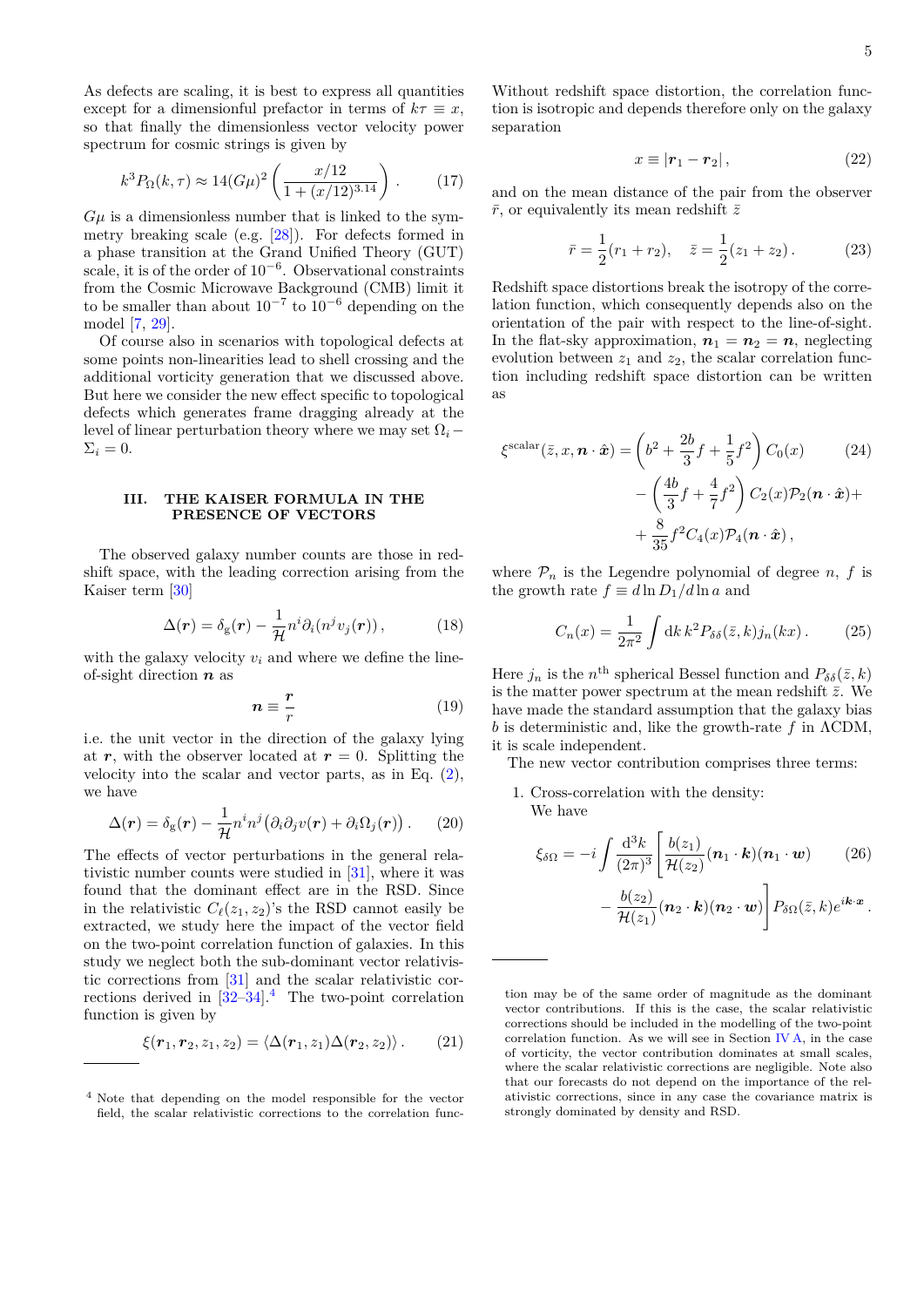Hence in the flat-sky limit,  $n_1 = n_2$ , if we neglect evolution, the cross-correlation exactly vanishes, even if  $P_{\delta\Omega} \neq 0$  and isotropy is violated. We thus neglect this contribution here. Note, however, that the cross-correlation would provide a dipole contribution in the case where we correlate two different populations of galaxies.

2. Cross-correlation with the scalar velocity: We have

$$
\xi_{v\Omega} = i \int \frac{\mathrm{d}^3 k}{(2\pi)^3} (\boldsymbol{n}_1 \cdot \hat{\boldsymbol{k}}) (\boldsymbol{n}_2 \cdot \hat{\boldsymbol{k}}) P_{\delta\Omega}(k) e^{i\boldsymbol{k} \cdot \boldsymbol{x}} \qquad (27)
$$

$$
\times \left[ \frac{f(z_1)}{\mathcal{H}(z_1)} (\boldsymbol{n}_1 \cdot \boldsymbol{k}) (\boldsymbol{n}_2 \cdot \boldsymbol{w}) - \frac{f(z_2)}{\mathcal{H}(z_2)} (\boldsymbol{n}_2 \cdot \boldsymbol{k}) (\boldsymbol{n}_1 \cdot \boldsymbol{w}) \right].
$$

Also this contribution vanishes in the flat-sky limit, if we neglect evolution, even in the presence of anisotropy.

3. Auto-correlation:

We obtain

$$
\xi_{\Omega\Omega} = \frac{1}{\mathcal{H}(z_1)\mathcal{H}(z_2)} \int \frac{\mathrm{d}^3 k}{(2\pi)^3} k^2 (\mathbf{n}_1 \cdot \hat{\mathbf{k}}) (\mathbf{n}_2 \cdot \hat{\mathbf{k}}) (28) \times n_1^i W_{ij}(\hat{\mathbf{k}}) n_2^j P_{\Omega}(k) e^{i\mathbf{k} \cdot \mathbf{x}}.
$$

The auto-correlation has a complicated tensor structure. In the following we will restrict ourself to the case of statistical isotropy  $W_{ij} = \delta_{ij} - \hat{k}_i \hat{k}_j$ . In the flat-sky approximation, and neglecting evolution we obtain

$$
\xi_{\Omega\Omega} = \frac{1}{\mathcal{H}^2} \int \frac{\mathrm{d}^3 k}{(2\pi)^3} k^2 (\boldsymbol{n} \cdot \hat{\boldsymbol{k}})^2 \left(1 + (\boldsymbol{n} \cdot \hat{\boldsymbol{k}})^2\right) \tag{29}
$$

$$
\times P_{\Omega}(k) e^{i\boldsymbol{k} \cdot \boldsymbol{x}}.
$$

Rewriting the  $\mathbf{n} \cdot \mathbf{k}$  contributions in terms of Legendre polynomial and integrating over the direction of *k*, we obtain for the isotropic contribution

$$
\xi^{\text{iso}}(\bar{z}, x, \boldsymbol{n} \cdot \hat{\boldsymbol{x}}) = \frac{2}{15} \mathcal{P}_0(\boldsymbol{n} \cdot \hat{\boldsymbol{x}}) C_0^{\Omega}(x) \tag{30}
$$

$$
-\frac{2}{21}\mathcal{P}_2(\boldsymbol{n}\cdot\hat{\boldsymbol{x}})C_2^{\Omega}(x)-\frac{8}{35}\mathcal{P}_4(\boldsymbol{n}\cdot\hat{\boldsymbol{x}})C_4^{\Omega}(x)\,,
$$

with

<span id="page-5-3"></span>
$$
C_n^{\Omega}(x) = \frac{1}{2\pi^2} \frac{1}{\mathcal{H}^2} \int \mathrm{d}k \, k^4 P_{\Omega}(k) j_n(kx) \,. \tag{31}
$$

The unit vector  $\hat{x}$  indicates the direction of the vector connecting the two galaxies.

Notice the extra  $k^2$  factor multiplying the power spectrum, which is absorbed in the scalar case when the velocity power spectrum is re-expressed in terms of the density power spectrum.

The vector fluctuations contribute to the same multipoles as the scalar fluctuations while the functional dependence remains limited to that of the galaxy separation *x* and the orientation of the pair w.r.t. to the line-of-sight. On the other hand, the relative contributions to the three multipoles differ and therefore it should be in principle possible to simultaneously measure the amplitude of the vector velocity power spectrum together with the growth rate and the bias. Comparing Eqs.  $(24)$  and  $(30)$  we see that when  $b \sim 1$  and  $f \sim 0.5$  the monopole and quadrupole from vorticity are suppressed by about a factor of 10 with respect to the scalar monopole and quadrupole, whereas the hexadecapole from vorticity and from scalar perturbations have the same pre-factor.

# <span id="page-5-0"></span>**IV. CONSTRAINTS ON VECTOR FLUCTUATIONS**

We now forecast the constraints on vector fluctuations as expected from future redshift surveys. We study the two cases presented in Section [II C,](#page-2-6) namely vector perturbations generated from non-linear structure formation, and vector perturbations generated by topological defects. In both cases we assume that we know the shape of the power spectrum and we forecast the constraints on its amplitude:  $A_V$  for the vorticity and  $(G\mu)^2$  for topological defects. We consider a ΛCDM universe and we fix the cosmological parameters to the fiducial values of  $[35]$ :  $\Omega_m = 0.274, h = 0.7, \Omega_b h^2 = 0.0224, n_s = 0.95$ and  $\sigma_8 = 0.8$ .

# <span id="page-5-1"></span>**A. Constraints on vorticity**

We first calculate the constraints on vorticity expected from a survey like the future Dark Energy Spectroscopic Instrument (DESI) [\[36\]](#page-11-22). The Bright Galaxy DESI survey will observe 10 million galaxies over 14,000 square degrees at redshift *z* ≤ 0*.*3 with spectroscopic redshift accuracy. We split the sample into three thin redshift bins: 0*.*05 *<*  $z < 0.1, 0.1 < z < 0.2$  and  $0.2 < z < 0.3$  that we assume to be uncorrelated. We assume a mean bias of  $b = 1.17$ over the whole sample, similar to the one of the main SDSS sample [\[37\]](#page-11-23).

<span id="page-5-2"></span>In each redshift bin, we measure the amplitude of the monopole, quadrupole and hexadecapole in bins of separation *x<sup>i</sup>* . The Fisher matrix for the amplitude associated with the multipoles  $\ell = 0, 2, 4$  is then given by

<span id="page-5-4"></span>
$$
\mathcal{F}_{A_V}^{\ell}(\bar{z}) = \sum_{ij} \frac{\partial \xi_{\ell}}{\partial A_V}(\bar{z}, x_i) \left( \text{cov}_{\ell}^{-1} \right) (\bar{z}, x_i, x_j) \frac{\partial \xi_{\ell}}{\partial A_V}(\bar{z}, x_j) .
$$
\n(32)

Here  $\xi_{\ell}$  denotes the amplitude of the monopole, quadrupole and hexadecapole of the correlation function. Since the standard correlation function  $(24)$  is independent of the vorticity amplitude  $A_V$ , and the vector part depends linearly on  $A_V$  through the  $C_{\ell}^{\Omega}(x_i)$  (see Eqs. [\(31\)](#page-5-3) and [\(12\)](#page-2-4)) the partial derivatives can easily be performed. The integrand in  $(31)$  scales as  $k^{4-n_s}$  at large *k* and oscillates very rapidly. For  $n_s = 4.3$  it converges very slowly,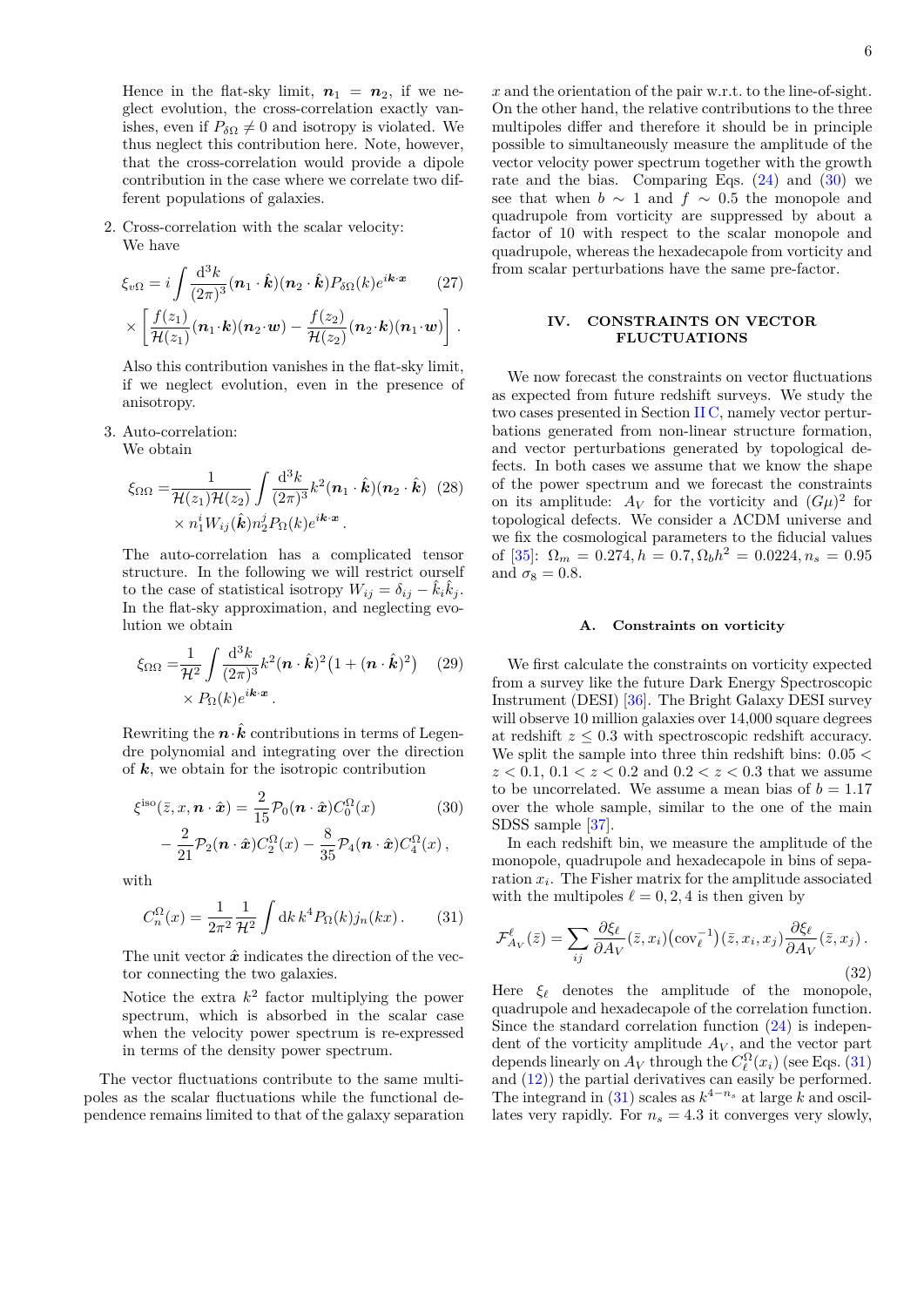whereas for  $n_s = 3.5$  it even diverges. This divergence is, however, not physical: we are using galaxies as our probes of the velocity field, and thus we are insensitive to any modes on scales smaller than the typical size of a galaxy. To account for this effect, we introduce a window function  $W(k) = \exp \left[-\left(k/k_c\right)^2\right]$  in [\(31\)](#page-5-3) which removes scales above  $k_c$ . We choose  $k_c = 10 \,\text{Mpc}^{-1}$ , corresponding to a length of 0*.*1 Mpc i.e. the typical size of a galaxy. We have checked that increasing  $k_c$  to  $100 \,\mathrm{Mpc}^{-1}$  changes the constraints on  $A_V$  by less than 2%.

The matrix  $cov_{\ell}$  denotes the covariance matrix of the multipole  $\ell$ . The covariance contains contributions from Poisson noise and from cosmic variance. Since the scalar correlation function is expected to be much larger than the vector correlation function, we neglect the covariance due to the latter and calculate only the cosmic variance of the scalar part, which strongly dominates the error. We follow the method developed in [\[38,](#page-11-24) [39\]](#page-11-25). The detailed expression for the covariance is given in Appendix [A.](#page-10-7)

In Eq.  $(32)$ , the sum runs over all the pixels' separations. We choose a pixel size of 2 Mpc*/h*, and use pixel separations that are multiples of 2 Mpc*/h*. Since the signal from vorticity quickly decreases with separation, the constraints strongly depend on the minimum separation that we include in our forecasts. Using Eq. [\(16\)](#page-3-3) to model the shape of the power spectrum, we find a precision on  $A_V$  of  $\sigma_{A_V} = 6 \times 10^{-6}$ , combining all three multipoles and using a minimum separation  $x_{\min} = 2 \text{ Mpc}/h$ . This degrades to  $\sigma_{A_V} = 4.6 \times 10^{-4}$  if we increase the minimum separation to  $x_{\min} = 10 \text{ Mpc}/h$ . In both cases we use a maximum separation of 100 Mpc*/h*. The constraints from individual multipoles are summarised in Table [I.](#page-6-0) In both cases the constraints come mainly from the hexadecapole, which is significantly more sensitive than the monopole and quadrupole to the presence of vorticity. At small separations, the vector part of the hexadecapole is indeed 20 to 50 times larger than the vector part of the monopole and 5 to 30 times larger than the vector part of the quadrupole. This is due to the spherical Bessel function  $j_4$  in Eq.  $(31)$ , which seems to have a better overlap with the form of the vorticity power spectrum than  $j_0$ and *j*2. Since the covariance of the hexadecapole is of the same order as the covariance of the monopole and of the quadrupole, this results in stronger constraints on vorticity from the hexadecapole.<sup>[5](#page-6-1)</sup>

We also study the dependence of the constraints on the shape of the power spectrum, using models [\(12\)](#page-2-4),  $(14)$  and  $(15)$ , instead of  $(16)$ . We find that the con-

| $x_{\min}$ [Mpc/h]] | mono                                                                                                      | quad | hexa | total                                                                                                |
|---------------------|-----------------------------------------------------------------------------------------------------------|------|------|------------------------------------------------------------------------------------------------------|
|                     | $\left  2.5 \times 10^{-4} \right  2.9 \times 10^{-5} \left  6.2 \times 10^{-6} \right  6 \times 10^{-6}$ |      |      |                                                                                                      |
|                     |                                                                                                           |      |      | $\left 6.4 \times 10^{-3}\right 1.3 \times 10^{-2}\left 4.6 \times 10^{-4}\right 4.6 \times 10^{-4}$ |

<span id="page-6-0"></span>TABLE I. Constraints for the model given in Eq. [\(16\)](#page-3-3) with growth  $\propto \mathcal{H}(z)^2 f(z)^2 D_1(z)^7$  on the amplitude  $A_V$  from the monopole, quadrupole, hexadecapole, and combined multipoles in DESI. We use separations  $x_{\min} \leq x_i \leq 100 \, \text{Mpc}/h$ with two values for  $x_{\min}$ .

straints depend only mildly on the shape. Choosing  $x_{\min} = 2 \text{ Mpc}/h$ , they change by 14%: the best constraints are for models  $(14)$  to  $(16)$  and the worst for model [\(12\)](#page-2-4). Using  $x_{\min} = 10 \text{ Mpc}/h$  the constraints change by  $37\%$  when varying the shape: the best constraints are in this case for models  $(15)$  and  $(16)$  and the worst for model [\(14\)](#page-3-1). We then change the position at which the power spectrum peaks, keeping the ampli-tude fixed. In model [\(12\)](#page-2-4) we vary  $k_* = 0.7 h/Mpc$  to  $k_* = 0.8 h/Mpc$  and  $k_* = 0.6 h/Mpc$ . We find that the constraints change by 29 % when  $x_{\min} = 2 \text{ Mpc}/h$  and by  $38\%$  when  $x_{\text{min}} = 10 \,\text{Mpc}/h$ . Our forecasts are therefore quite robust with respect to small changes in the shape of the power spectrum. Finally, we vary the evolution of the power spectrum with redshift, using the analytical evolution  $D_1(z)$  instead of the numerical evolution of [\(13\)](#page-2-5),  $\mathcal{H}^2(z)f^2(z)D_1^7(z)$ . We find that the constraints improve by 40 % with the analytical evolution.

The numerical simulations of [\[26\]](#page-11-13) find an amplitude for the vorticity  $A_V \sim 10^{-5}$ , whereas the simulations of [\[27\]](#page-11-14) find an amplitude of the order of  $A_V \sim 10^{-3}$ . Our results show that in the first case, the presence of vorticity will be measurable only at small separations  $x_i < 10$  Mpc/h. On the other hand if the amplitude is a few  $10^{-4}$ , vorticity will leave an observable impact on scales of 10 Mpc*/h* and slightly above.

Let us also forecast the constraints obtained from a survey like the SKA. In its second phase of operation the SKA HI (21cm) galaxy survey will detect galaxies spectroscopically from redshift 0.1 to 2 over 30,000 square degrees. We split the redshift range into bins of width  $\Delta z = 0.1$  and we forecast the constraints on  $A_V$  in each of the bins. We use the number density and bias specifications from [\[40\]](#page-11-26) (see Table 3). We then calculate the cumulative constraint from all bins, assuming that they are independent. Again we choose model [\(16\)](#page-3-3), since it follows the analytical shape of [\[3\]](#page-10-1) at large scales and gives similar constraints as model  $(12)$  which fits well the shape found in  $[26]$ . In Table [II](#page-7-0) we summarise the constraints on  $A_V$  from the individual multipoles as well as the total. We choose different minimum separations: 2 Mpc*/h*, 10 Mpc*/h* and 20 Mpc*/h*. For all cases the maximum separation is 40 Mpc*/h*. We have checked that including larger separations does not improve the constraints.

From Table [II](#page-7-0) we see that if the amplitude of the vorticity power spectrum is of the order of  $10^{-5}$  as suggested by the numerical simulations of Ref. [\[26\]](#page-11-13), it should leave

<span id="page-6-1"></span><sup>5</sup> One would naively expect that since the hexadecapole from scalars is significantly smaller than the monopole and quadrupole from scalars, the covariance of the hexadecapole would also be smaller than the covariance of the monopole and of the quadrupole, resulting in even stronger constraints from the hexadecapole. This is however not the case, since the covariance of the hexadecapole is affected by the modes contributing to the monopole and quadrupole. As a consequence, the covariances of the three multipoles are of the same order of magnitude.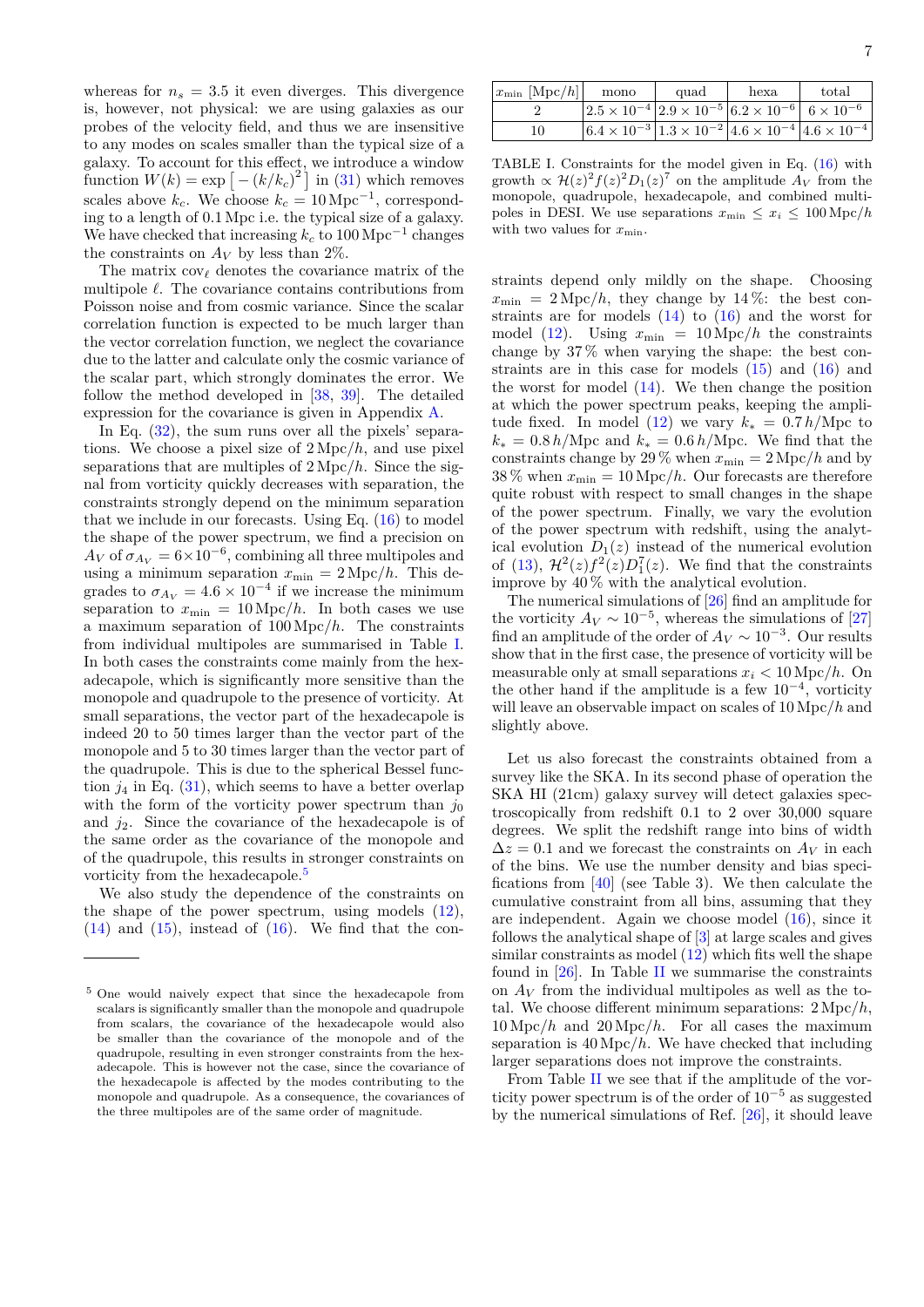

<span id="page-7-2"></span>FIG. 2. Constraints for model [\(16\)](#page-3-3) on the amplitude *A<sup>V</sup>* from the combined monopole, quadrupole and hexadecapole in the SKA, using a mimimum separation  $x_{\min} = 2 \text{ Mpc}/h$ . The constraints are plotted as a function of the maximum redshift bin included in the forecast. The blue dots assume that the vorticity power spectrum evolves as  $\mathcal{H}^2(z)f^2(z)D_1^7(z)$ , as found in numerical simulations  $[26]$ , whereas the red diamonds assume that the vorticity evolves as  $D_1(z)$  as found in the analytical derivation of [\[3\]](#page-10-1).



<span id="page-7-3"></span>FIG. 3. The monopole (left panel) and quadrupole (right panel) from SKA at  $\bar{z} = 0.35$ , multiplied by  $x^2$  and plotted as a function of separation. The red solid line shows the non-linear scalar multipoles (using halo-fit), with error bars obtained from Eqs. [\(A1\)](#page-10-8) to [\(A3\)](#page-10-9). The black dashed line shows the sum of the non-linear scalar multipoles and the vector contributions with  $A_V = 5 \times 10^{-3}$ . Note that the vector contribution is negative for  $x \le 14$  Mpc/*h* and positive at larger separations.

| $ x_{\min}$ [Mpc/h]] | mono                                                                                                        | quad | hexa | total |
|----------------------|-------------------------------------------------------------------------------------------------------------|------|------|-------|
|                      | $ 3.7 \times 10^{-5} $ $4.2 \times 10^{-6} 8.7 \times 10^{-7} 8.5 \times 10^{-7} $                          |      |      |       |
| 10                   | $\left 9.4 \times 10^{-4}\right $ $2 \times 10^{-3}$ $\left 7.1 \times 10^{-5}\right $ $7.1 \times 10^{-5}$ |      |      |       |
| 20                   | $ 7.2 \times 10^{-2}  4.6 \times 10^{-2}  1.6 \times 10^{-3}  1.6 \times 10^{-3}$                           |      |      |       |

| $x_{\min}$ [Mpc/h]] | mono                                                                                                 | quad | hexa | total |
|---------------------|------------------------------------------------------------------------------------------------------|------|------|-------|
|                     | $ 1.2 \times 10^{-5}  1.6 \times 10^{-6}  3.5 \times 10^{-7}  3.4 \times 10^{-7} $                   |      |      |       |
| 10                  | $ 3.2 \times 10^{-4}  6.6 \times 10^{-4}  2.4 \times 10^{-5}  2.4 \times 10^{-5}$                    |      |      |       |
| 20                  | $\left 2.2 \times 10^{-2}\right 1.4 \times 10^{-2}\left 5.2 \times 10^{-4}\right 5.2 \times 10^{-4}$ |      |      |       |

<span id="page-7-0"></span>TABLE II. Constraints from model [\(16\)](#page-3-3) with growth  $\propto$  $\mathcal{H}(z)^2 f(z)^2 D_1(z)^7$  on the amplitude  $A_V$  from the monopole, quadrupole, hexadecapole, and combined multipoles in the SKA. We use separations  $x_{\min} \leq x_i \leq 40 \,\text{Mpc}/h$  with three values for  $x_{\min}$ .

<span id="page-7-1"></span>TABLE III. Constraints from model [\(16\)](#page-3-3) combined with the analytical prediction for the growth  $\propto D_1(z)$ , on the amplitude  $A_V$  from the monopole, quadrupole, hexadecapole, and combined multipoles in the SKA. We use separations  $x_{\min} \leq x_i \leq 40 \,\text{Mpc}/h$  with three values for  $x_{\min}$ .

an observational impact on both the quadrupole and the hexadecapole at small separations  $x_i < 10$  Mpc/h. An amplitude of  $10^{-4}$  would leave an impact on scales of the order of  $10 \,\mathrm{Mpc}/h$  and an amplitude of  $10^{-3}$ , as suggested by the simulations of Ref. [\[27\]](#page-11-14), on scales as large as 20 Mpc*/h*.

In Table [III,](#page-7-1) we repeat the constraints, but this time assuming that vorticity grows linearly with  $D_1(z)$ , as predicted by the analytical calculation of [\[3\]](#page-10-1). In this case the constraints improve by a factor 2.5 to 3 with respect to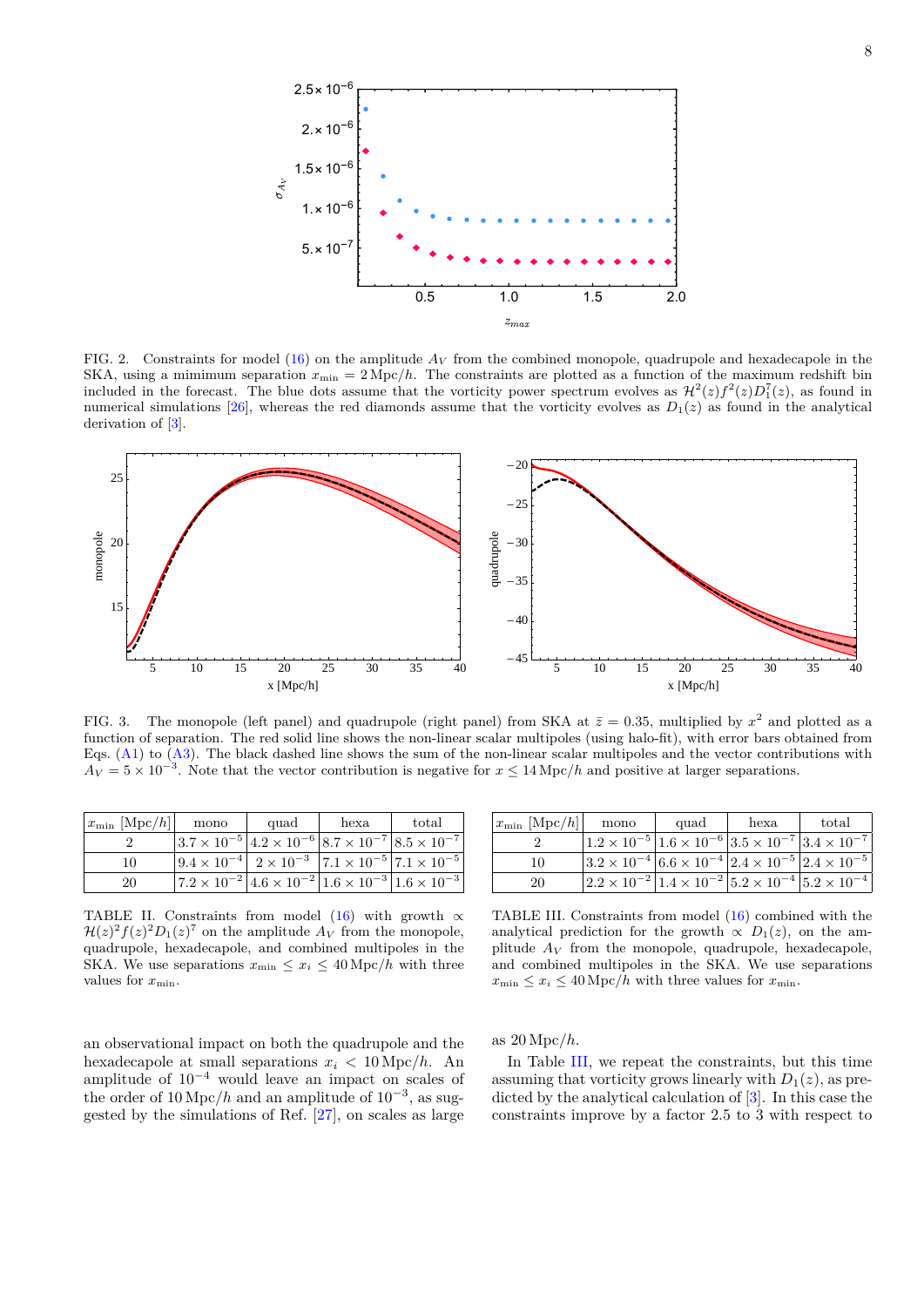

<span id="page-8-0"></span>FIG. 4. The hexadecapole from SKA at  $\bar{z} = 0.35$ , multiplied by  $x^2$  and plotted as a function of separation. Left panel: the red solid line shows the non-linear scalar contribution to the hexadecapole (using halo-fit), with error bars obtained from Eqs. [\(A1\)](#page-10-8) to [\(A3\)](#page-10-9). The black lines show the sum of the non-linear scalar hexadecapole and the vector contribution with  $A_V = 3 \times 10^{-5}$  (dotted line),  $A_V = 10^{-4}$  (dashed line) and  $A_V = 10^{-3}$  (dot-dashed line). *Right panel*: the red solid line shows the non-linear scalar contribution to the hexadecapole (using halo-fit), the black dot-dashed line shows the sum of the non-linear scalar hexadecapole and the vector contribution with  $A_V = 10^{-3}$  and the blue dashed line shows the linear scalar hexadecapole. Note that the vector contribution to the hexadecapole is always negative.

those in Table [II.](#page-7-0)

Tables [II](#page-7-0) and [III](#page-7-1) show the cumulative constraints obtained from combining all redshift bins. Comparing the individual constraints from each bin, we find that using the redshift evolution from numerical simulations  $\propto \mathcal{H}^2(z) f^2(z) D_1^7(z)$  the strongest constraint comes from the bin  $0.3 \leq z \leq 0.4$ , whereas using a linear evolution  $\propto$  *D*<sub>1</sub>(*z*) it comes from the bin 0*.*4 ≤ *z* ≤ 0*.*5. In Figure [2](#page-7-2) we plot the cumulative constraints as a function of the maximum redshift bin *zmax*, for both the numerical and analytical case. We see that in both cases, including bins above  $\bar{z} \simeq 1$  does not improve the constraints anymore. This can be understood by noting that the signal decreases with redshift. On the other hand, the volume increases with redshift, leading to a decrease of the cosmic variance. Finally the number density decreases with redshift (see Table 3 of [\[40\]](#page-11-26)), leading to an increase of the Poisson noise. Since the constraints come mainly from small separations, the increase of the Poisson noise dominates the error budget at large redshift leading to a decrease in the constraints.

In Figure [3](#page-7-3) we plot the monopole and quadrupole at  $z = 0.35$ . We compare the scalar non-linear multipoles, calculated with halo-fit, with the contribution generated by vorticity. At small scales, vorticity leaves an imprint which is larger than the error-bars. As the separation increases, the vorticity contribution quickly decays and the signal is completely dominated by the scalar contribution.

In Figure [4](#page-8-0) we show the hexadecapole at  $z = 0.35$ . We compare the hexadecapole from the scalar non-linear contribution (using halo-fit) with the contribution generated by vorticity, for three different values of  $A_V$ . The impact of vorticity on the hexadecapole is significantly stronger than on the other multipoles. The hexadecapole is therefore ideal to detect the presence of vorticity. In the right panel, we also show the linear scalar contribution. We see that for  $A_V = 10^{-3}$  (as predicted by [\[27\]](#page-11-14)), the contribution from vorticity is similar to the difference between the halo-fit and linear scalar contributions at small scales. At large scales however, the vorticity signal decreases faster than the non-linear scalar contribution.

Note that in all these plots we have used halo-fit to calculate the non-linear scalar contributions to the mul-tipoles.<sup>[6](#page-8-1)</sup> This does not provide a very accurate description of the scalar velocity in the non-linear regime. More reliable models have been developed to account for the Fingers of God and for the smoothing of the BAO scales, see e.g. [\[41\]](#page-11-27). In this paper we are however not interested in the scalar non-linear signal, but rather in the vector non-linear signal. It is therefore enough for us to use halo-fit to estimate the amplitude of the scalar signal. Note also that our forecasts depend on the form of the scalar contribution only through the covariance matrix, for which halo-fit is sufficiently precise.

# **B. Constraints on topological defects**

We now turn to forecast the constraints on topological defects. We use the power spectrum [\(17\)](#page-4-3) to calculate the contribution from the defects to the multipoles and we forecast the constraints expected on the amplitude

<span id="page-8-1"></span> $6$  More precisely we use the linear continuity equation to relate the velocity to the density and we then calculate the density power spectrum with halo-fit.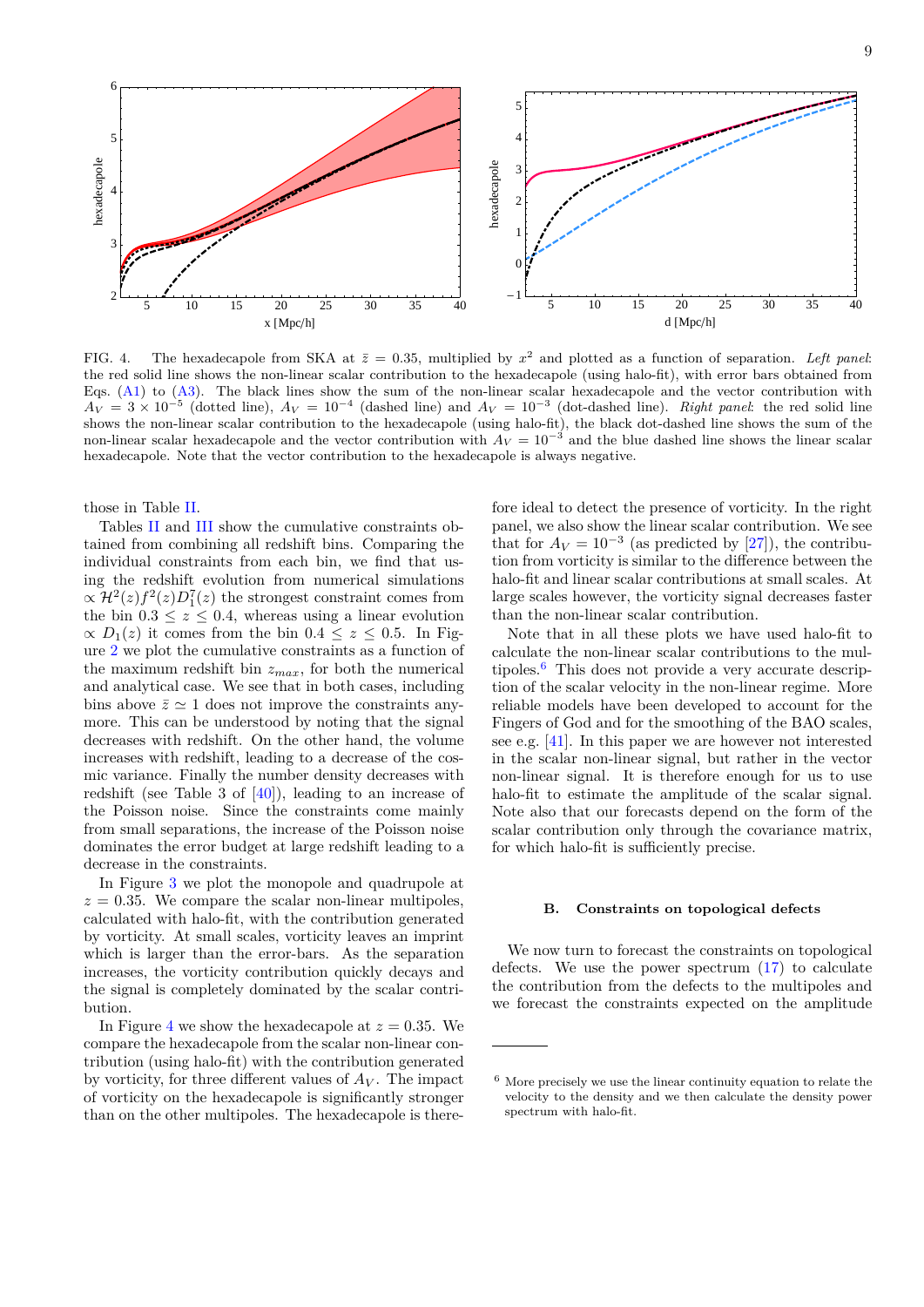$(G\mu)^2$ . The Fisher matrix for  $(G\mu)^2$  is given by

$$
\mathcal{F}^{\ell}_{(G\mu)^2}(\bar{z}) =
$$
\n
$$
\sum_{ij} \frac{\partial \xi_{\ell}}{\partial (G\mu)^2} (\bar{z}, x_i) (\text{cov}_{\ell}^{-1}) (\bar{z}, x_i, x_j) \frac{\partial \xi_{\ell}}{\partial (G\mu)^2} (\bar{z}, x_j).
$$
\n(33)

Contrary to the vorticity from non-linearities, the  $C_n^{\Omega}$ in Eq. [\(31\)](#page-5-3) do not diverge for topological defects, since the power spectrum scales as  $k^{-5.14}$  at large k. It is therefore not necessary to introduce a window function in this case. We find that the constraints are always much weaker than those obtained from the CMB. We use an optimal survey observing the whole sky between  $z = 0$ and  $z = 2$ , with a bias evolution similar to that of the SKA. We assume a high number density, so that the Poisson noise can be completely neglected and only cosmic variance contributes to the covariance matrix (first term in Eqs. [\(A1\)](#page-10-8) to [\(A3\)](#page-10-9)). We use a pixel size of 2 Mpc*/h* and we include separations between 2 and 1000 Mpc*/h* in the Fisher matrix  $(33)$ . We find that even in this very optimistic settings, the constraints on the amplitude are

$$
\sigma_{(G\mu)^2} = 1.3 \times 10^{-7},\tag{34}
$$

which is 6 to 7 orders of magnitude larger than the constraints from the CMB,  $(G\mu)^2 < 4 \times 10^{-14}$  [\[7,](#page-10-4) [29\]](#page-11-16). Redshift space distortions are therefore not competitive to detect the presence of topological defects. This is mainly due to the fact that topological defects leave a very clean imprint on very large scales and at early times that are better probed by the CMB than by large-scale structure.

In this analysis, we have only used linear perturbation theory predictions, based on the result of Eq. [\(3\)](#page-1-4), that the vorticity redshifts away and the velocity field follows the frame being dragged by metric perturbations (measured in numerical simulations of cosmic strings). In general, we expect non-linear effects like wake-formation behind a cosmic string passing through matter. To properly assess the impact of such non-linear effects we would need to combine numerical string simulations with *N*body simulations, which goes well beyond the scope of this work. However, it appears unlikely that such effects could increase the vorticity in galaxy velocities by over six orders of magnitude.

# **V. CONCLUSIONS AND IMPLICATIONS**

In this paper, we have shown that the vector contribution to the peculiar velocity of galaxies induces a particular set of corrections to the redshift-space galaxy twopoint correlation function. These vector modes arise from either vorticity in the galaxy velocity field or through frame dragging, both affecting the galaxy correlation function. Even when this contribution is isotropic, it is different to the standard scalar one. Even in concordance cosmology, vorticity modes exist since they are produced during structure formation, through shell crossing in the cold dark matter.

<span id="page-9-0"></span>We have performed an initial study of the feasibility of detecting this signal and have shown that that next generation surveys such as DESI and SKA will be sensitive enough to detect it. The theoretical uncertainty on the amplitude of the vorticity power spectrum is still significant, but even at the level of the most pessimistic estimate, a contribution from the vector signal is significant enough to at least become a new systematic for the next generation spectroscopic surveys and should be included in analyses of the correlation function.

We have found that the hexadecapole is most affected by vorticity. At small separations, the vector part of the hexadecapole is indeed 20 to 50 times larger than the vector part of the monopole and 5 to 30 times than the vector part of the quadrupole. Unfortunately, modelling the hexadecapole is well known to be difficult since the effect of the non-linear scalar contribution is relatively larger than for the lower multipoles. Since, for CDM vorticity, the signal is strongest at the smallest separations  $x < 10$  Mpc/h, this is likely to continue being a challenge. Indeed, deep in the non-linear regime, once perturbation theory has broken down completely, one would naturally expect the signal to be equipartitioned between the fully non-linear scalar and vector modes. A realistic extraction of the vector signal would require a good model for the relationship between the scalar velocity flows and the non-linear matter-density power spectrum, most likely from simulations, with any constraints further degraded by marginalization over nuisance parameters introduced in the models. Nonetheless, the signal is there in the standard model of cosmology, at a level which will affect amplitudes of the correlation function.

An exciting possibility is that the signal is actually higher than expected as a result of a non-standard model of dark matter or new degrees of freedom being active in the late universe, or even our inability to properly capture small-scale physics in simulations. For example, in [\[3\]](#page-10-1) it was shown that dispersion in the dark matter distribution (i.e. if the DM is not completely cold) can create large amplitudes for the vorticity. It is thus in principle possible to use a measurement of the vector modes to put new constraints on the model of dark matter.

Any extended model will come with its own prediction for the shape of the vector power spectrum. We have shown that upcoming surveys are broadly insensitive to changes to the precise shape and peak position of the vector power spectrum, provided that it is roughly located in the transition between the linear and non-linear regimes. However, the constraints on power spectra peaked at horizon scales, such as for topological defects, are much weaker, mostly as a result of the few galaxy pairs available at such separations and the much larger cosmic variance.

Finally let us mention that vector modes allow one to include the effects of local anisotropy appearing at late times. We have neglected such physics in this work, focussing on isotropic vector fluctuations. The appearance of a preferred direction would have a very specific effect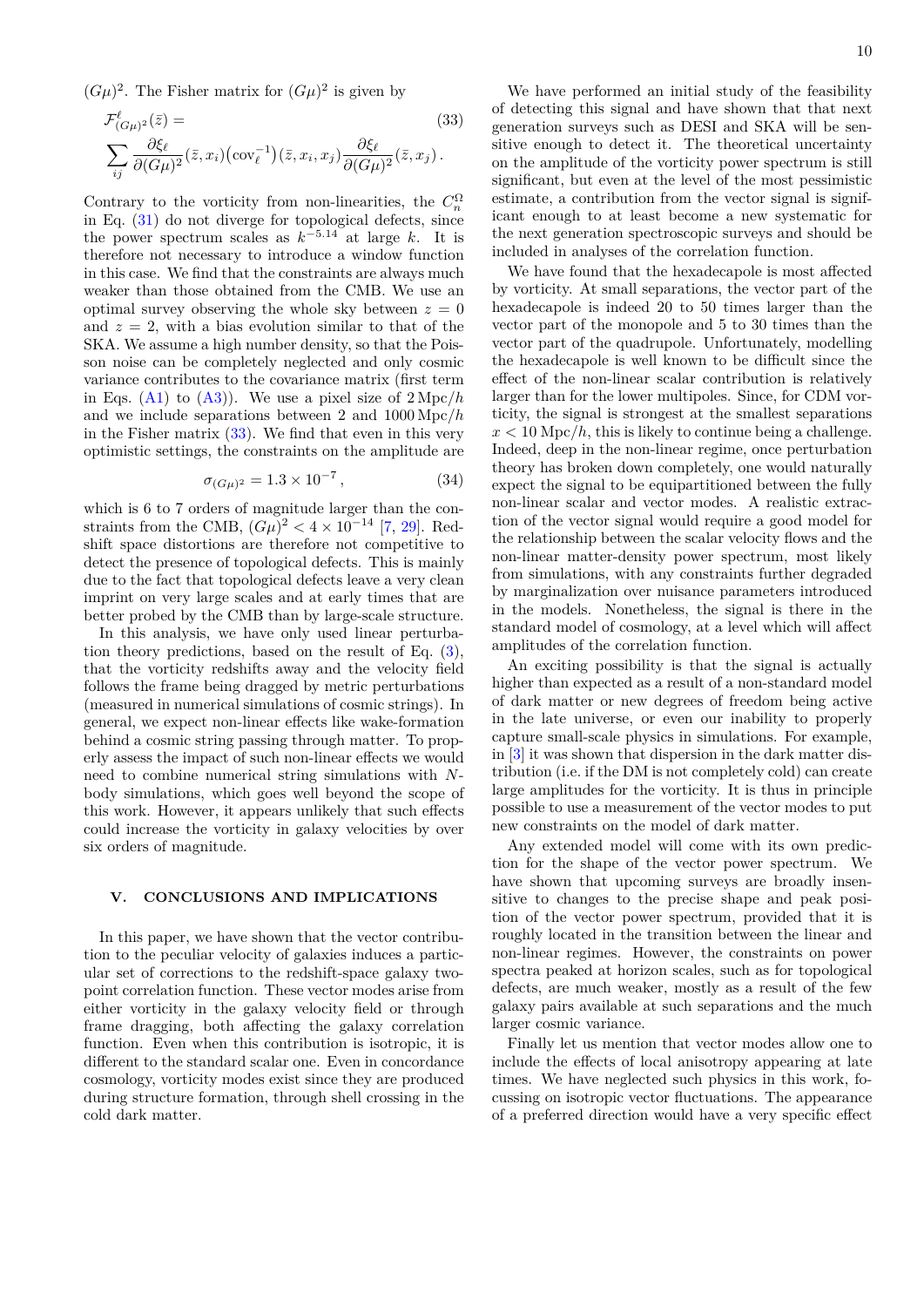on the correlation function, and would be much better probed using new observables rather than the monopole, quadrupole and hexadecapole of the correlation function into which the full data are currently compressed. We leave the full analysis for future work.

# **ACKNOWLEDGMENTS**

It is a pleasure to thank Mark Hindmarsh for useful discussions. C.B., R.D. and M.K. acknowledge funding by the Swiss National Science Foundation. I.S. is supported by the European Regional Development Fund and the Czech Ministry of Education, Youth and Sports (MŠMT) (Project CoGraDS —  $CZ.02.1.01/0.0/0.0/15$  003/0000437).

### <span id="page-10-7"></span>**Appendix A: Covariance matrix**

The covariance of the multipoles  $\xi_{\ell}(x_i)$  contains 3 contributions: a Poisson contribution due to the fact that we observe a finite number of galaxies, a cosmic variance contribution due to the fact that we observe a finite volume and a mixed contribution from Poisson and cosmic variance. Since the scalar contribution to  $\xi_{\ell}(x_i)$  is always larger than the vector contribution at the scales where cosmic variance is important (namely large separations), we can neglect the vector contribution to the cosmic variance and only calculate the scalar contribution. We follow the method developed in [\[38,](#page-11-24) [39\]](#page-11-25) to calculate the covariance matrix of the monopole, quadrupole and hexadecapole. We obtain for the monopole,

$$
\begin{aligned}\n\text{cov}_0(x_i, x_j) &= \n\frac{1}{V} \left( b^4 + \frac{4b^3 f}{3} + \frac{6b^2 f^2}{5} + \frac{4b f^3}{7} + \frac{f^4}{9} \right) D_{\ell=0} \\
&+ \frac{1}{2\pi \bar{N}^2 V \ell_p x_i^2} \delta_{ij} + \frac{1}{\bar{N}V} \left( b^2 + \frac{2b f}{3} + \frac{f^2}{5} \right) G_{\ell=0} \,,\n\end{aligned} \tag{A1}
$$

for the quadrupole,

$$
\begin{aligned}\n\text{cov}_2(x_i, x_j) &= \n\frac{1}{V} \left( \frac{b^4}{5} + \frac{44b^3 f}{105} + \frac{18b^2 f^2}{35} + \frac{68bf^3}{231} + \frac{83f^4}{1287} \right) D_{\ell=2} \\
&+ \frac{5}{2\pi \bar{N}^2 V \ell_p x_i^2} \delta_{ij} + \frac{1}{\bar{N}V} \frac{1}{5} \left( b^2 + \frac{22bf^2 f}{21} + \frac{3f^2}{7} \right) G_{\ell=2} \,,\n\end{aligned}
$$

and for the hexadecapole,

<span id="page-10-9"></span>
$$
\cos_4(x_i, x_j) = \frac{1}{V} \left( \frac{b^4}{9} + \frac{52b^3f}{231} + \frac{1286b^2f^2}{5005} + \frac{436bf^3}{3003} + \frac{79f^4}{2431} \right) D_{\ell=4}
$$
  
+ 
$$
\frac{9}{2\pi \bar{N}^2 V \ell_p x_i^2} \delta_{ij} + \frac{1}{\bar{N}V} \frac{1}{3} \left( \frac{b^2}{3} + \frac{26bff}{77} + \frac{643f^2}{5005} \right) G_{\ell=4},
$$

where  $V$  denotes the volume of the survey,  $N$  is the number density and  $\ell_p$  is the size of the cubic pixel in which  $\Delta$  is measured. We use  $\ell_p = 2 \text{ Mpc}/h$ . The functions  $D_\ell$ and  $G_{\ell}$  are defined as follows for  $\ell = 0, 2, 4$ 

<span id="page-10-8"></span>
$$
D_{\ell}(x_i, x_j) = \frac{(2\ell+1)^2}{\pi^2} \int dk k^2 P_{\delta\delta}^2(\bar{z}, k) j_{\ell}(kx_i) j_{\ell}(kx_j),
$$
\n(A4)\n
$$
G_{\ell}(x_i, x_j) = \frac{2(2\ell+1)^2}{\pi^2} \int dk k^2 P_{\delta\delta}(\bar{z}, k) j_{\ell}(kx_i) j_{\ell}(kx_j).
$$
\n(A5)

We use halo-fit to calculate the non-linear density power spectrum  $P_{\delta\delta}(\bar{z},k)$ .

- <span id="page-10-0"></span>[1] A. Aviles, "Dark matter dispersion tensor in perturbation theory," *Phys. Rev.* **D93** [\(2016\) 063517,](http://dx.doi.org/10.1103/PhysRevD.93.063517) [arXiv:1512.07198 \[astro-ph.CO\]](http://arxiv.org/abs/1512.07198).
- [2] O. F. Piattella, L. Casarini, J. C. Fabris, and J. A. de Freitas Pacheco, "Dark matter velocity dispersion effects on CMB and matter power spectra," *[JCAP](http://dx.doi.org/10.1088/1475-7516/2016/02/024)* **1602** [no. 02, \(2016\) 024,](http://dx.doi.org/10.1088/1475-7516/2016/02/024) [arXiv:1507.00982 \[astro-ph.CO\]](http://arxiv.org/abs/1507.00982).
- <span id="page-10-1"></span>[3] G. Cusin, V. Tansella, and R. Durrer, "Vorticity generation in the Universe: A perturbative approach," *Phys. Rev.* **D95** [no. 6, \(2017\) 063527,](http://dx.doi.org/10.1103/PhysRevD.95.063527) [arXiv:1612.00783 \[astro-ph.CO\]](http://arxiv.org/abs/1612.00783).
- <span id="page-10-2"></span>[4] A. R. Taylor and P. Jagannathan, "Alignments of radio galaxies in deep radio imaging of ELAIS N1," *[Mon.](http://dx.doi.org/10.1093/mnrasl/slw038) [Not. Roy. Astron. Soc.](http://dx.doi.org/10.1093/mnrasl/slw038)* **459** no. 1, (2016) L36–L40, [arXiv:1603.02418 \[astro-ph.GA\]](http://arxiv.org/abs/1603.02418).
- <span id="page-10-3"></span>[5] R. Durrer, M. Kunz, and A. Melchiorri, "Cosmic structure formation with topological defects," *[Phys.](http://dx.doi.org/10.1016/S0370-1573(02)00014-5) Rept.* **364** [\(2002\) 1–81,](http://dx.doi.org/10.1016/S0370-1573(02)00014-5) [arXiv:astro-ph/0110348](http://arxiv.org/abs/astro-ph/0110348) [\[astro-ph\]](http://arxiv.org/abs/astro-ph/0110348).
- <span id="page-10-6"></span>[6] D. Daverio, M. Hindmarsh, M. Kunz, J. Lizarraga, and J. Urrestilla, "Energy-momentum correlations for Abelian Higgs cosmic strings," *[Phys. Rev.](http://dx.doi.org/10.1103/PhysRevD.95.049903, 10.1103/PhysRevD.93.085014)* **D93** no. 8, [\(2016\) 085014,](http://dx.doi.org/10.1103/PhysRevD.95.049903, 10.1103/PhysRevD.93.085014) [arXiv:1510.05006 \[astro-ph.CO\]](http://arxiv.org/abs/1510.05006). [Erratum: Phys. Rev.D95,no.4,049903(2017)].
- <span id="page-10-4"></span>[7] J. Lizarraga, J. Urrestilla, D. Daverio, M. Hindmarsh, and M. Kunz, "New CMB constraints for Abelian Higgs cosmic strings," *JCAP* **1610** [no. 10, \(2016\) 042,](http://dx.doi.org/10.1088/1475-7516/2016/10/042) [arXiv:1609.03386 \[astro-ph.CO\]](http://arxiv.org/abs/1609.03386).
- <span id="page-10-5"></span>[8] R. Durrer, T. Kahniashvili, and A. Yates, "Microwave background anisotropies from Alfven waves," *[Phys. Rev.](http://dx.doi.org/10.1103/PhysRevD.58.123004)*